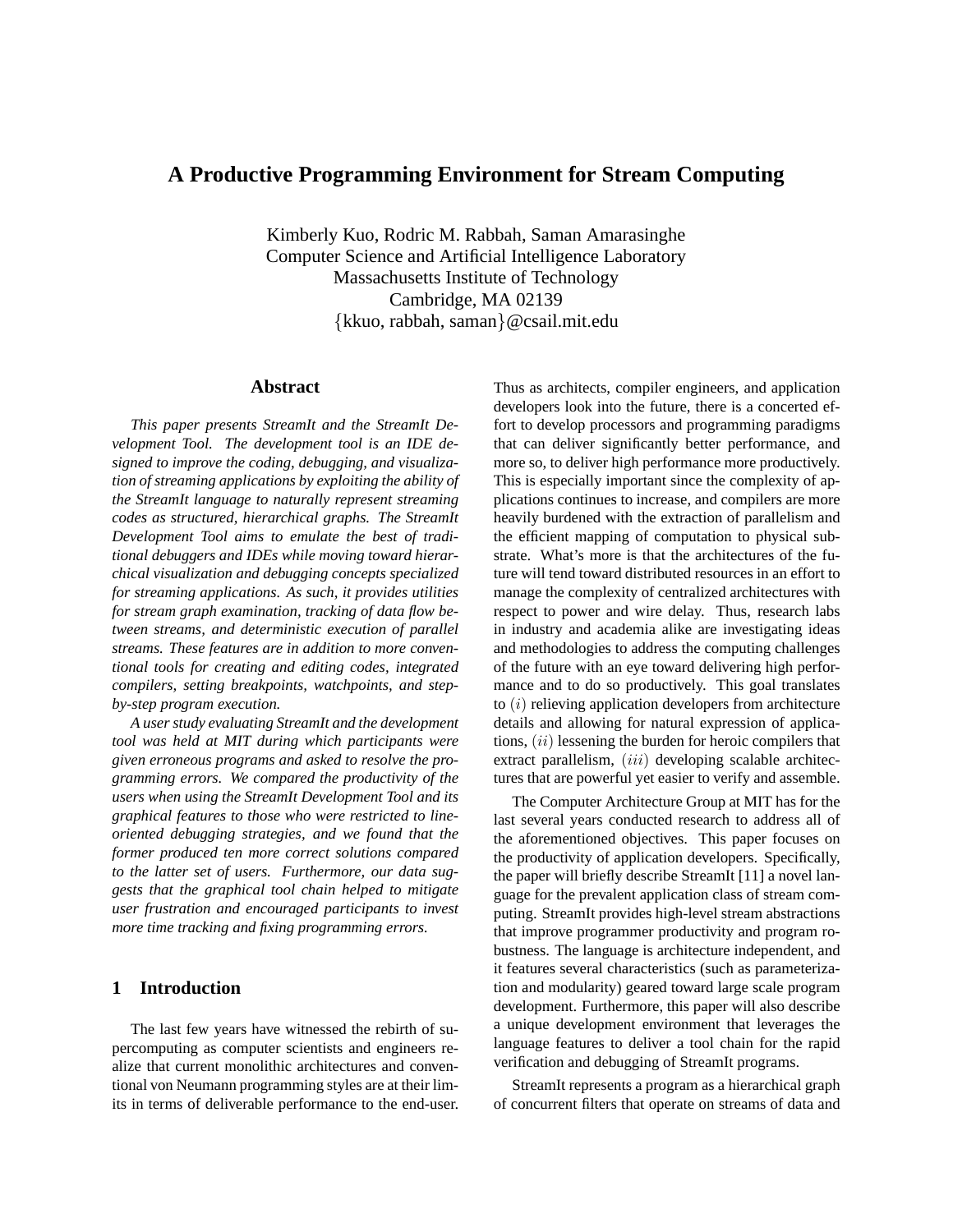communicate via FIFO queues. The language exposes the parallelism and communication patterns that are inherent in many streaming programs which include software radio, real-time encryption, network processing, graphics, and multimedia editing consoles. Because of the abundance of parallelism in such applications, they are especially challenging to program, and worse, to debug. This is due to the multitude of factors that an application developer must consider when implementing a streaming program, such as for example how to exploit the parallelism on a target architecture. The marriage of implementation to a specific processor results in both algorithmic changes and code transformations that make porting difficult—since the transformations depend on the architecture details.

By contrast, application developers using StreamIt focus on specifying the functional behavior of their programs and verify correctness using high level abstractions that result in clean and portable implementations. The task of optimizing the code and efficiently mapping it to target processors is left to the compiler which can automate many powerful domain specific optimizations to deliver high performance [5, 9]. This paper will not discuss the StreamIt compiler technology; the interested reader can visit the StreamIt web page [10] for more information on the topic.

In addition to the language and compiler effort, we have engineered and developed a programming environment that graphically represents the hierarchical nature of streaming codes with an eye toward the productivity of the application engineer. The StreamIt Development Tool (SDT) provides an elaborate prototyping and debugging environment that can interpret and visually represent streaming computation. The key distinguishing features of the SDT are its ability to track the flow of data between streams, and the deterministic execution of parallel streams. The latter leverages an intuitive concept of time in StreamIt that is tied to the flow of data in distributed programs. A significant portion of this paper is dedicated to evaluating the SDT and its impact on programmer productivity. Toward quantifying productivity, we organized a user study at MIT. The study involved a number of students who were given a set of "buggy" applications and asked to fix the codes according to corresponding functional specifications. Some of the study participants were allowed to use the graphical debugger and its distinguishing features, whereas others were restricted to line-oriented debugging strategies. The results of our study provide evidence that the SDT was instrumental in helping the users track down and repair programming errors. The evidence is particularly strong in cases where the applications were large, with many streams and non trivial communication topologies.

As we analyzed the data from the user study, we made a somewhat surprising observation. First, it was evident that the SDT did not make users faster. In fact, the mean time to solution (i.e., a program where all of the bugs are fixed) was longer for participants using the graphical debugger. Perhaps this is to be expected since the participants did not have prior experience with the language or the IDE, and indeed our post-study interviews and feedback support this theory. Second, the data suggested that the power of the SDT is in mitigating the frustration factor of the participants, especially in the later portions of the study. That is, the participants who were restricted to line-oriented debugging strategies gave up more often, and did so sooner, compared to their counterparts using the graphical debugger. This led us to conclude that users tend to be more productive when they trust the tools at their disposal. In other words, one might believe their probability of success is reasonably high if they are confident that the tools they are using are adequate, and therefore they are more likely to invest their time objectively.

In the following Section we describe the StreamIt programming language, and in Section 3 we describe the StreamIt development environment. Section 4 describes our user study and reports our results and analysis. Section 5 summarizes related work and Section 6 concludes the paper.

### **2 The StreamIt Programming Language**

StreamIt is an architecture-independent language for streaming applications. It adopts the Cyclo-Static Dataflow [1] model of computation which is a generalization of Synchronous Dataflow [7]. StreamIt programs are represented as graphs where nodes represent computation and edges represent FIFO-ordered communication of data over tapes.

The basic programmable unit in StreamIt is a filter. Each filter contains a work function that executes atomically, popping (i.e., reading) a fixed number of items from the filter's input tape and pushing (i.e., writing) a fixed number of items to the filter's output tape. A filter may also "peek" at a given index on its input tape without consuming the item; this makes it simple to represent computation over a "sliding-window". The push, pop, and peek rates are declared as part of the work function, thereby enabling the compiler to construct a static schedule of filter firings [6].

StreamIt provides three hierarchical structures for composing filters into larger stream graphs (see Figure 1). The *pipeline* construct composes streams in sequence, with the output of one connected to the input of the next. The *splitjoin* construct distributes data to a set of parallel streams, which are then joined together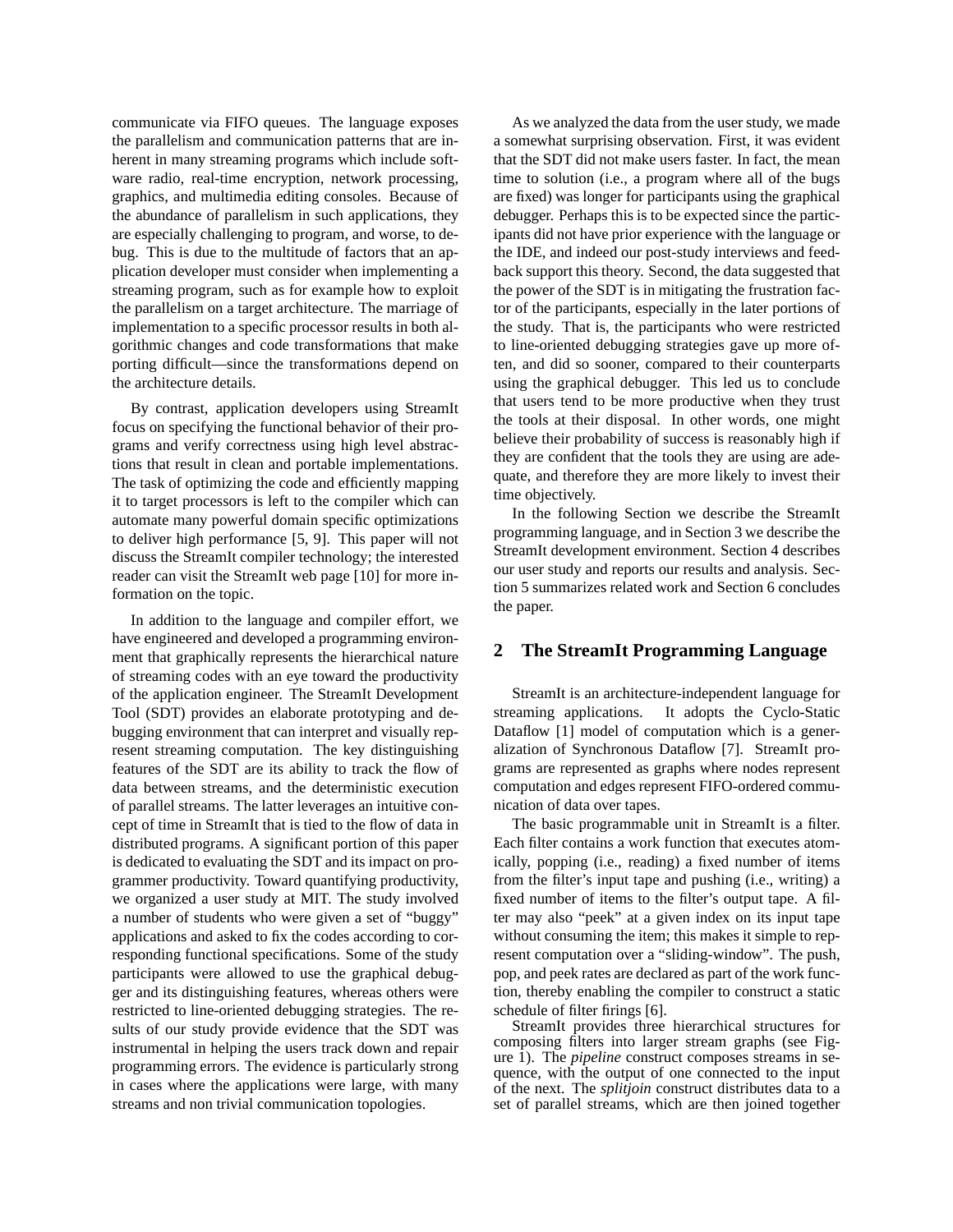

**Figure 1. StreamIt containers.**



**Figure 2. Example pipeline with FIR filter.** 

ample of a pipeline appears in Figure 2. It contains a  $\frac{1}{4}$  for the social depletion and the view oc implemented as follows. mechanism for introducing cycles in the graph. An exsingle FIR (Finite Impulse Response) filter which could be implemented as follows:

```
for (int i = 0; i < N; i++) {<br>The static schedule of \mathbf{V}\mathbf{e}.
represented as graphs where nodes represent computation and edges represent FIFO-ordered communication
work push 1 pop 1 peek N {
   \text{pop}(\cdot) ;
atomically, population a fixed number of items from the filter's input tape and pushing (i.e., \frac{1}{2}float->float filter FIR (int N, float[] weights)
                                                    {
                                                       float sum = 0;
                                                         sum += peek(i) * weights[i];
                                                        }
                                                       pop();
                                                       push(sum);
                                                      }
                                                    }
```
porated the steam graphs as necessary, for example as the screen. In 1<br>part of an acoustic beam former. A filter is akin to a class to reveal to parallel focuses on the hierarchical assembly of the stream graph left stream followed by an item from the right stream. serving as the main method. A filter may also declare compiler to construct a static schedule of filter firings [**?**]. work function in StreamIt obviates the need for explicit porated into stream graphs as necessary, for example as in object oriented programming with the work function a constructor function to initialize the filter state before any other method is invoked. The implementation of the buffer management. The application developer instead and its communication topology.

#### **3** Development Environment  $\mathcal S$  beveraping

many aspects of an IDE, including a text editor and a last all methods and a halo methods) and a halo methods. The StreamIt Development Tool (SDT) features debugger. For example, the SDT debugger supports line

and method breakpoints, watchpoints, program suspension, code stepping, variable inspection and value modification to list a few.

Moreover, the SDT offers features tailored to the StreamIt language. The SDT graphically represents added Figure StreamIt programs, and preserves hierarchical information to allow an application engineer to focus on the examism to debug parallel streams. parts of the stream program that are of interest. In addition, the SDT can track the flow of data between filters, and most importantly, it provides a deterministic mech-

> The SDT is implemented in Java as an Eclipse [3] plug-in. The Eclipse universal tools platform is an extensible development environment. We leverage the built-in user interfaces for editing and viewing files, the resource management system, the documentation infrasand debugging programs.

#### **3.1 Hierarchical Graphs**

As seen in Figure 3, a StreamIt program can be visuin a round robin fashion. The *feedback loop* provides a with graph nodes representing streams and graph edges  $\frac{1}{2}$  implemented as follows: alization tools in the SDT allow the user to selectively bact-stroad firter FIR (filt N, froad), weights, streams where the application developers are only inter- $\sum_{n=1}^{\infty}$  *StreamIt program which consists of a filter that gener-*Figure and are declared across are declared in the filter are produced by the source and whose The filter can now serve as a module that is incor-<br>(Interinter) reads and prints the computed values ject oriented programming with the work function The former is simply an identity filter, whereas the later constructor function to initialize the filter state before outputs data consumed at time  $t + 1$ . The splitter in this vork function in StreamIt obviates the need for explicit stream is duplicated to all of its siblings. The joiner is a nd its communication topology.<br>
This particular stream program simulates how echos are<br>
added to sound ways ally depicted as a hierarchical directed graph of streams, with graph nodes representing streams and graph edges representing tapes or channels. The containers are rendered according to the code declarations, and the visucollapse and expand containers. This is useful in large ested in visualizing a particular subset, for example to verify the interconnect topology of the graph. In Figure  $3(a)$ , we show a screen shot of the SDT for a simple ates input data (IntSource), a splitjoin (Echo) that data is in turn consumed by an Adder. Lastly, a filter (IntPrinter) reads and prints the computed values to the screen. In Figure 3(b), the splitjoin is expanded to reveal to parallel streams: Original and Delay. shifts its input data one position in time (i.e., at time  $t$  it example is a duplicate splitter, meaning that the input roundrobin joiner which collects one data item from the left stream followed by an item from the right stream. added to sound waves.

#### **3.2 Data Flow**

An important distinguishing characteristic of the SDT is its ability to track the flow of data between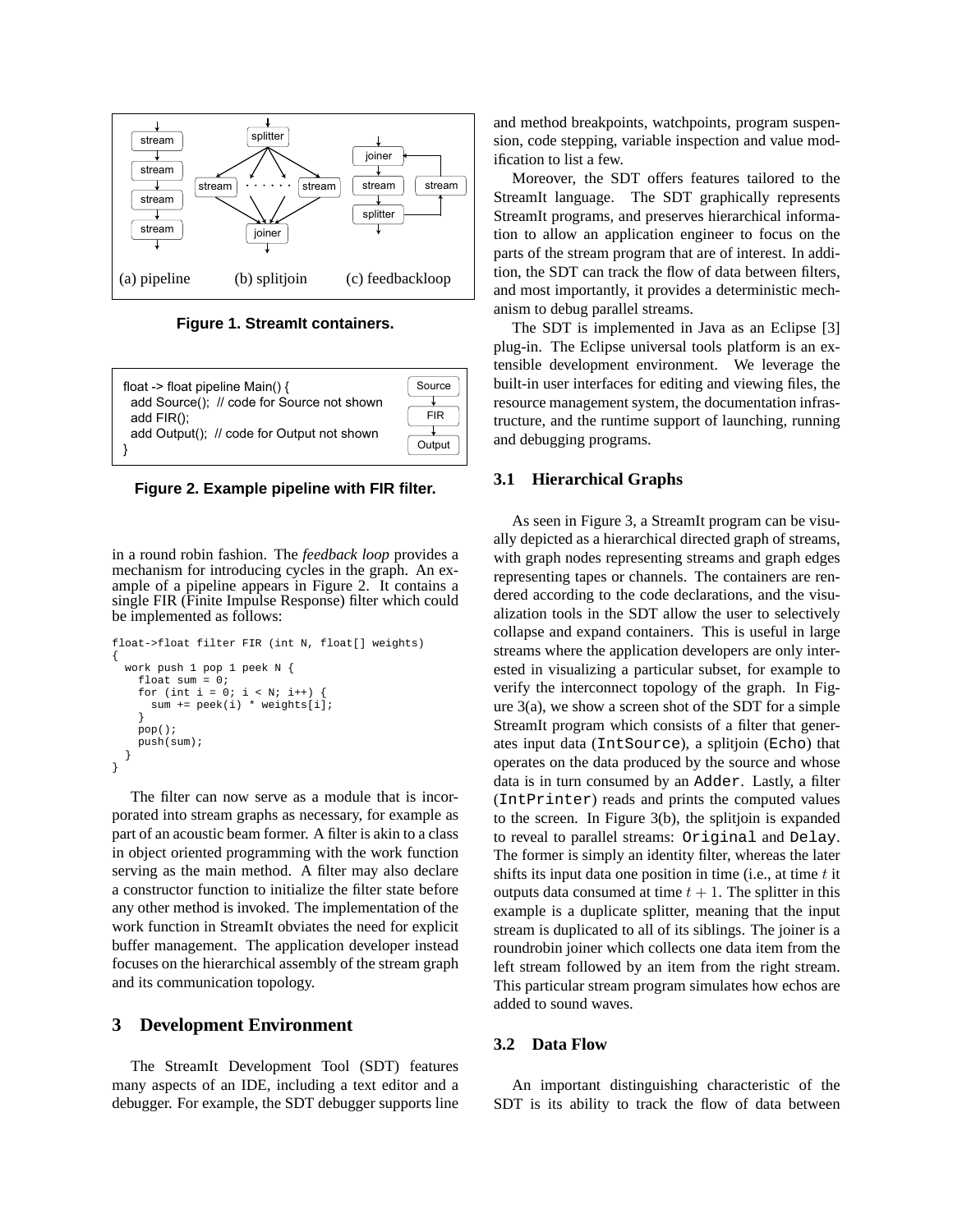

**Figure 3. Hierarchical stream graph views.**

streams. This is illustrated in Figure 3(c) which shows the data that is live between two filters Source and DropBit. This particular program generates a sequence of numbers at its source, and the DropBit filter removes the third element of the sequence with every execution of its main function. In the figure, the values 2, 3, and 4 are queued on the input tape to DropBit, and from the expanded filter node, we can see that the filter requires four queued data items before the work function can execute (i.e., the declared pop rate is 4). The expanded filter node also displays other information such as the input and output types of the stream, as well as profiling information that is useful for debugging.

The SDT also allows the user to highlight and automatically track data items as they propagate between streams. The user can also modify values on a tape, much like a conventional debugger allows users to modify variables and registers.

The flow of data is especially helpful in splitjoins where sequential data streams are distributed to parallel streams, and parallel streams assembled into a single stream. The visualization allows the user to readily

verify that splitters and joiners implement the desired functionality. Also, the visualization allows users to quickly pinpoint unexpected outputs (e.g., a filter pushing NaN's).

### **3.3 Debugging Parallel Streams**

Perhaps the most important feature of the SDT is its support for debugging parallel streams. In StreamIt, the streams in a splitjoin are independent, and can execute when their corresponding data are queued. Thus, the SDT can execute parallel streams in a deterministic order using a single program counter and machine state; this is in contrast to a multi-threaded program where a user has to cope with multiple program counters and a scheduling order that may appear non-deterministic and subject to the host operating system. Furthermore, by exposing the flow of data and the communication in a stream graph, StreamIt provides a natural way to reason about time in a distributed system—thereby greatly simplifying the task of debugging parallel streaming programs.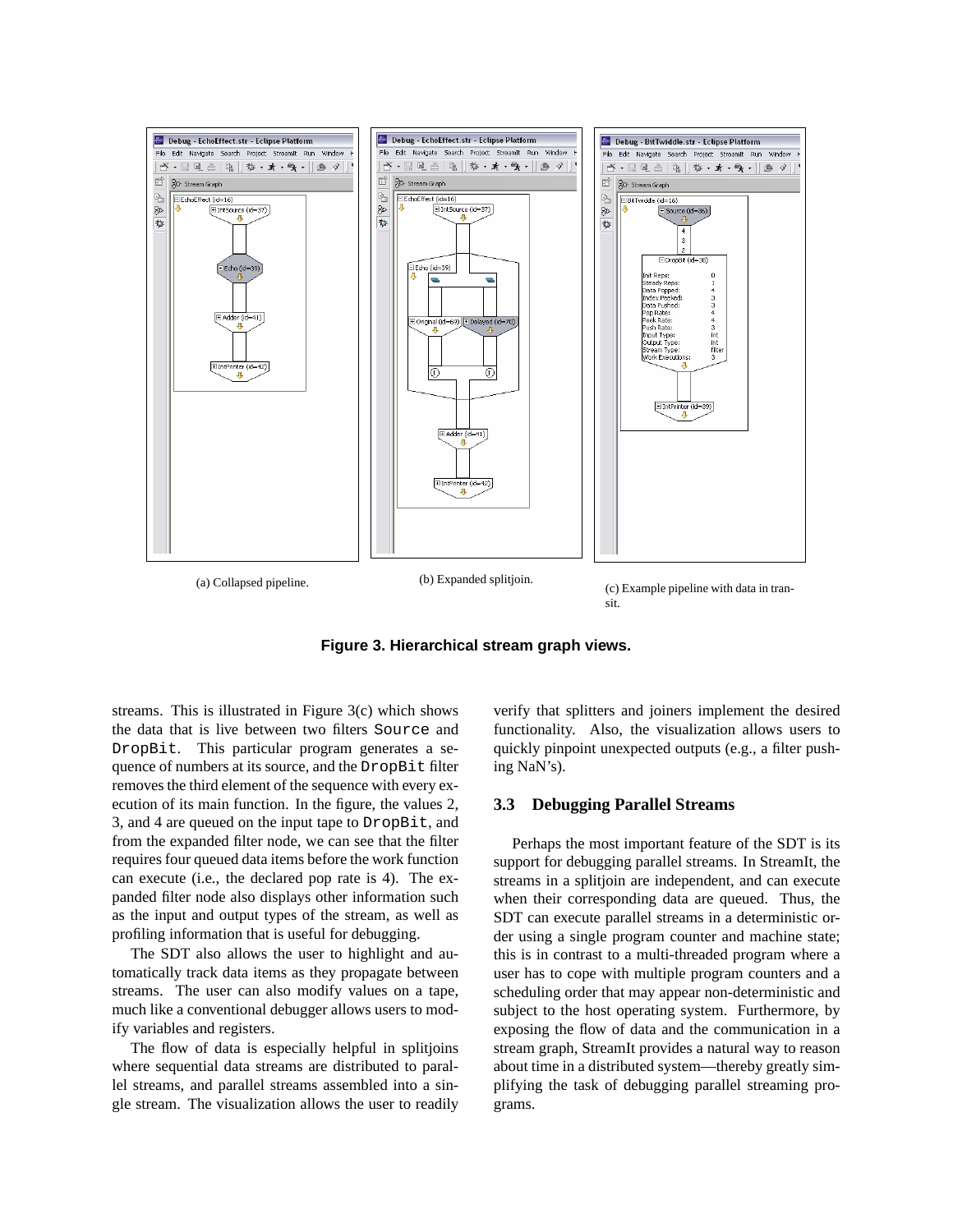The SDT also features a unique capability that allows a user to set instance-breakpoints. This features is useful in splitjoins with many parallel streams or in long pipelines which contain multiple instances of a single filter. As with conventional debuggers, the program executes until the designated instance of a filter is encountered—in which case control is transfered to the user for further input.

# **4 Productivity Study**

We designed and carried out a user study to assess the extent the SDT helps in debugging StreamIt programs. The goals were two fold. First, we aimed to identify difficulties in using the SDT and toward this end we used questionnaires and automatic action logging. The second goal was to gather data to support the hypothesis that the SDT can improve a programmer's ability to debug StreamIt applications.

We provided participants with a set of "buggy" StreamIt programs, along with verbal descriptions of the programs. The participants were asked to find and fix the errors and to record their experience using various forms and questionnaires. The participants were divided into different groups, some of which used the SDT and its graphical debugging features whereas others did not. Our results and analysis are reported in the following sections.

#### **4.1 Target Population**

We solicited participants for the user study by advertising it to MIT students majoring in computer science. We favored students who specialize in communications, signal processing, computer systems and architecture, and who are experienced in popular imperative languages (e.g., C, C++, Java). The nature of study was not explicitly divulged in our solicitation; this served to prevent potential users from learning about StreamIt and becoming familiar with the SDT prior to the study. The participants were awarded a small monetary gift upon completion of the study.

#### **4.2 Methodology**

Each participant in the user study was presented with a set of documents that described the tasks of the study and which served to record information from the participants during the study. The documents were:

1. Pre-Study Questionnaire: This document was designed to gather information on the participant's programming background and skill level. Questions such as year in school, major, degree being sought, area of computer science concentration, relevant classes, language proficiency, application development experience, and background in DSP, IDE, and the SDT were asked.

- 2. StreamIt Language Tutorial: This written presentation was intended to give a cursory introduction to the StreamIt language. It described and illustrated the syntax and semantics of the StreamIt language. Furthermore, example toy applications and tips on the most common mistakes new StreamIt programmers are likely to make were included.
- 3. SDT Tutorial: Another written presentation, this document was aimed at informing users of the essential features of the SDT. The first part of the tutorial described the functionality of the StreamIt editor and debugger. The second part of the document contained step-by-step instructions on how to compile, run, and debug a sample application.
- 4. User Tasks: This document instructed users to debug nine StreamIt applications in a specific order. Each of the nine programs contained one or more bugs. As the users moved from one program to the next, they were asked to record their start and end times, the debugging methods they used (e.g., code inspection, print statements, graphical debugger), and a short diagnosis of the program bugs they uncovered.
- 5. Description of Applications and Code: This document contained a description of each application (numbered 1 through 9), a code listing, a sample buggy output, and a sample correct output. The applications are summarized in Table 1.
- 6. Post-Study Questionnaire: This document was designed to gather data pertaining to the participant's experience, such as the perceived difficulty of each problem, a general description of how the user debugged each application, user satisfaction, ability to learn and recall various features of the SDT, etc.

In order to minimize biased effects on a programmer's debugging ability, and to ensure internal validity, users were grouped into four categories. All users were asked to debug application 1 without the SDT's graphical features. The participants were then asked to debug application 2 using the SDT and its graphical features. These "control" experiments served to create a baseline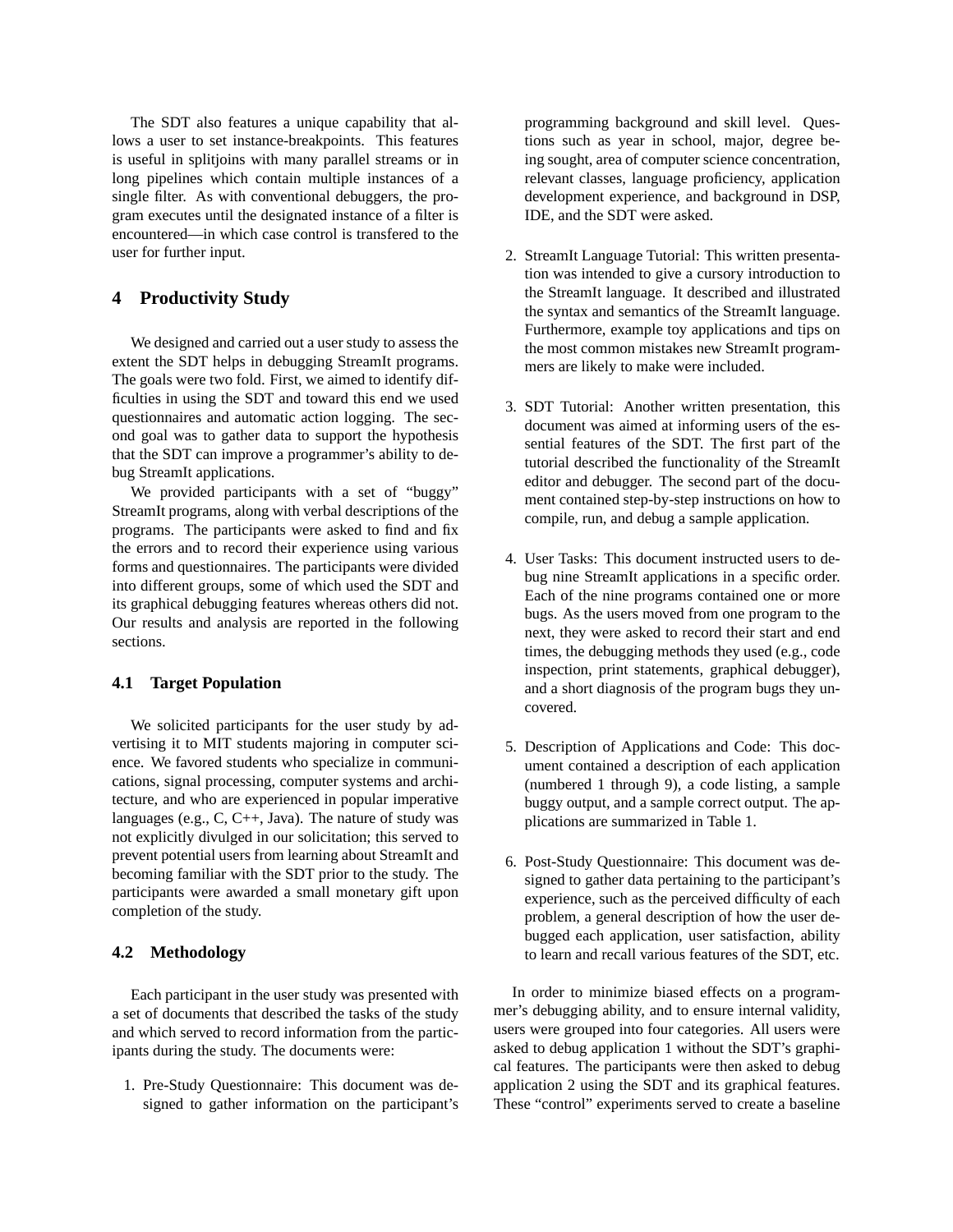| 1. Bit Twiddle        | Removes every third bit from a 96 bit stream.                                              |
|-----------------------|--------------------------------------------------------------------------------------------|
| $2.$ Fib.             | Generates a Fibonacci sequence using a feedback loop.                                      |
| 3. Echo Effect        | Simulates how echos are introduced into sound waves. Uses a splitjoin with two parallel    |
|                       | streams.                                                                                   |
| 4. Merge Sort         | Implements a merge sort algorithm using 16 parallel streams.                               |
| 5. Cornerturn         | Implements a matrix transpose using a splitjoin to exchange the rows and columns. Stresses |
|                       | the visual tracking of data.                                                               |
| 6. Echo Effect2       | Alternate implementation of Echo Effect using a feedback loop.                             |
| <b>7. Bubble Sort</b> | Implements a bubble sort algorithm. This is a conceptually difficult implementation that   |
|                       | stresses the visualization features of the debugger.                                       |
| 8. Bit Reverse        | Sorts a sequence of 16 consecutive numbers in bit-reversed order. This is an adaptation of |
|                       | the bit-reversal stage in FFT.                                                             |
| 9. Overflow           | A synthetic benchmark with a substantial number of hierarchies, filters, and parallel      |
|                       | streams. Stresses the visual tracking of data, and the instance breakpoint capabilities of |
|                       | the debugger.                                                                              |

**Table 1. Applications used in the productivity study.**

reference for meaningful comparison later on<sup>1</sup>. Moreover, the control applications were designed to bolster the user's confidence. Next, half of the users (group A) were told to debug applications 3, 4, and 5 with the SDT and 6, 7, and 8 without the SDT (i.e., using the graphical features of the SDT then without the graphical features). Meanwhile, the other half (group B) were told to debug 3, 4, and 5 without the SDT and 6, 7, and 8 with the SDT. Due to this grouping structure, applications 3 and 6, 4 and 7, and 5 and 8 were designed to be of comparable difficulty. For application 9, half of group A (A1) and half of group B (B1) were asked to debug with the SDT, while the other halves (A2 and B2) were asked to debug without the SDT. Cross-sectioning the groups was aimed at ensuring external validity.

The study was divided into three sessions over a three-day period. We estimated that each session would last for two hours (with 45 minutes spent on the tutorials and the rest of the time dedicated to debugging), but in reality the sessions spanned an average of four hours. Many users were either unable or did not have enough time to debug certain applications. Participants were asked to complete the set of documents at their own pace, and upon completion, they were individually interviewed and received a \$40 gift certificate. During the study, users were encouraged to ask questions although particulars relating to the problems and the SDT were not revealed.

# **4.3 Results and Analysis**

Even though 25 users were scheduled to participate (5 people for sessions 1 and 2 and 15 people for session 3), cancellations reduced the participation to 20 users and led to uneven groupings. There were 6 people in A1, 5 in A2, 4 in B1, and 5 in B2. Of the 20 participants, there were 4 juniors, 2 seniors, 8 masters, and 6 Ph.D. students, all majoring in Electrical Engineering and Computer Science. None of the users had prior StreamIt or SDT experience.

Figure 4 summarizes the study in terms of the number of solutions reported for each of the applications in the study. In the figure, the bars labeled "solved with the SDT" represent the number of participants that fully debugged the corresponding applications using the SDT and its graphical features. Similarly, the bars labeled "solved without the SDT" represent the number of participants that fully debugged the corresponding applications without using the graphical debugger. The bars that are labeled "unsolved" represent the number of participants whose applications remained buggy. For example, for the application EchoEffect there were two users who were allowed to used the SDT and were unable to debug the code properly. There was also one other participant who did not debug EchoEffect although this user was not allowed to use the SDT's graphical features.

Because the groupings are uneven as previously mentioned, the numbers seen in the figure are weighted depending on which group is lacking users. The percentage above each quadruple of columns represents the percentage increase or decrease in debugged applications due to the SDT (and its graphical features). For example, the graphical debugger did not particularly help in appli-

<sup>&</sup>lt;sup>1</sup>The control experiments served mainly to filter data. We did not use data attributed to participants who did not complete the control experiments.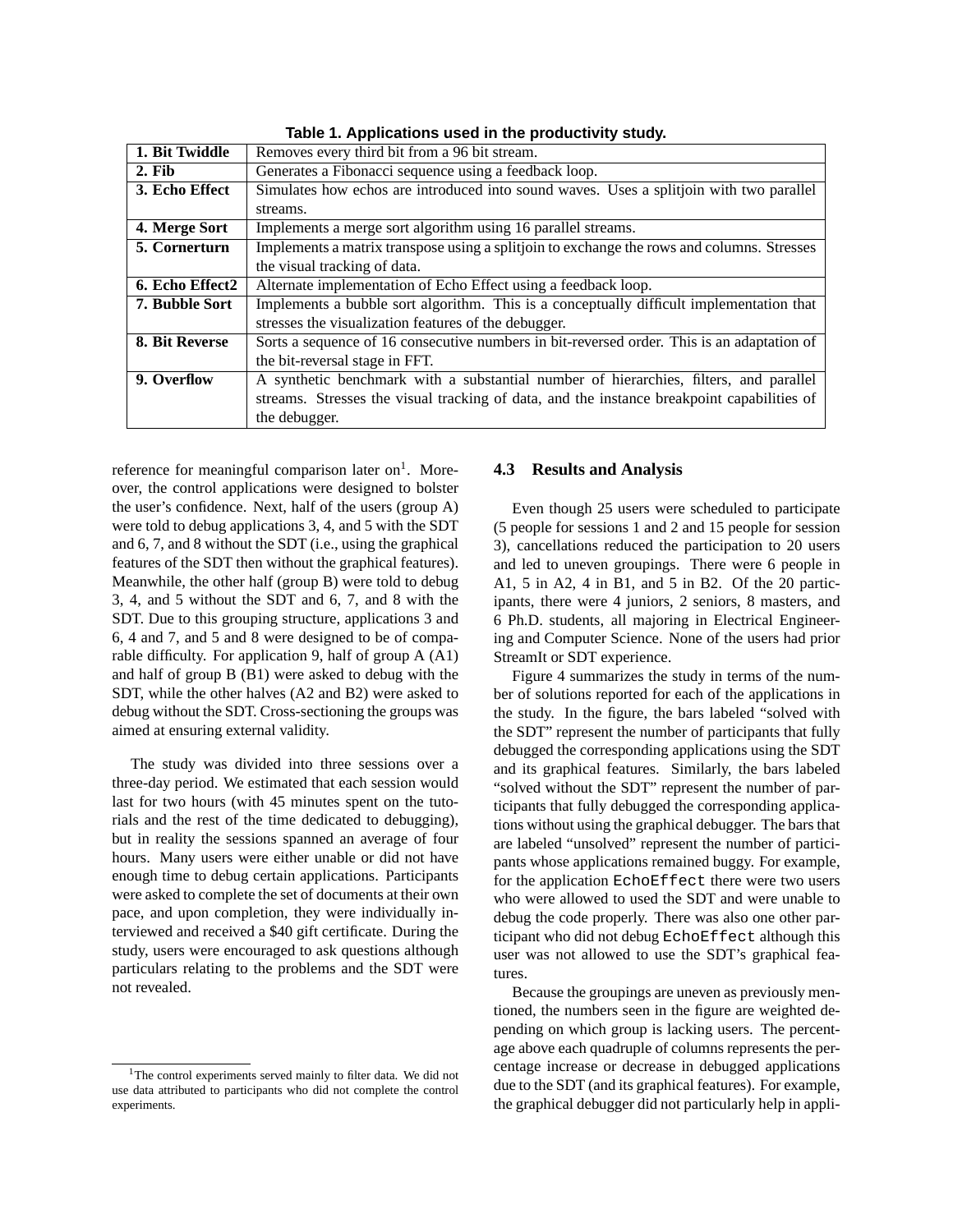

**Figure 4. Summary of results.**

cations 3, 4, and 5, but did help in debugging the others. On average, 1.56 fewer participants fully debugged applications 3, 4, and 5 when using the graphical debugger, and 2.56 more users debugged applications 6, 7, 8, and 9 when using the graphical debugger.

Figure 5 compares the average time spent debugging each application. The percentage above each set of columns represents the percentage improvement or deficiency in time caused by using the SDT. On average, users took 7.78 (36.48%) more minutes to debug applications 3, 4, 5, 6, 7, and 9 when using the graphical features of the debugger, compared to participants using more traditional debugging means. Furthermore, participants who were allowed to use the SDT and its graphical features spent an average of 16.96 more minutes debugging applications 6, 7, and 8, compared to an average of 10.67 minutes invested by the participants who could not use the graphical debugger. In both cases the participants did not fully debug their respective applications.

Summarizing the results, we found that more participants were able to successfully debug their applications

when using the SDT and its graphical features. However, we also observed that the SDT increased the "time to solution" as users had to navigate through a user interface they were not familiar with. Interestingly, we can also observe that the SDT may have mitigated user frustration. As noted earlier, users generally spent much more than the two hours allotted to complete the study, and as such, users became frustrated and may have rushed with the later applications. Correspondingly, this might have caused users to spend less time and debug fewer applications as users progressed through the study. Although this pattern is true for participants who did not use the SDT, the opposite occurs for participants who used the SDT: 41.76% more users were able to debug applications 6, 7, 8, and 9 using the SDT. Furthermore, users spent 83.35% more time tracking down bugs in applications 6, 7, and 8 when using the graphical debugger. These results suggest that users are willing to spend more time and work on more problems when using a tool that they felt more certain would lead them to a solution.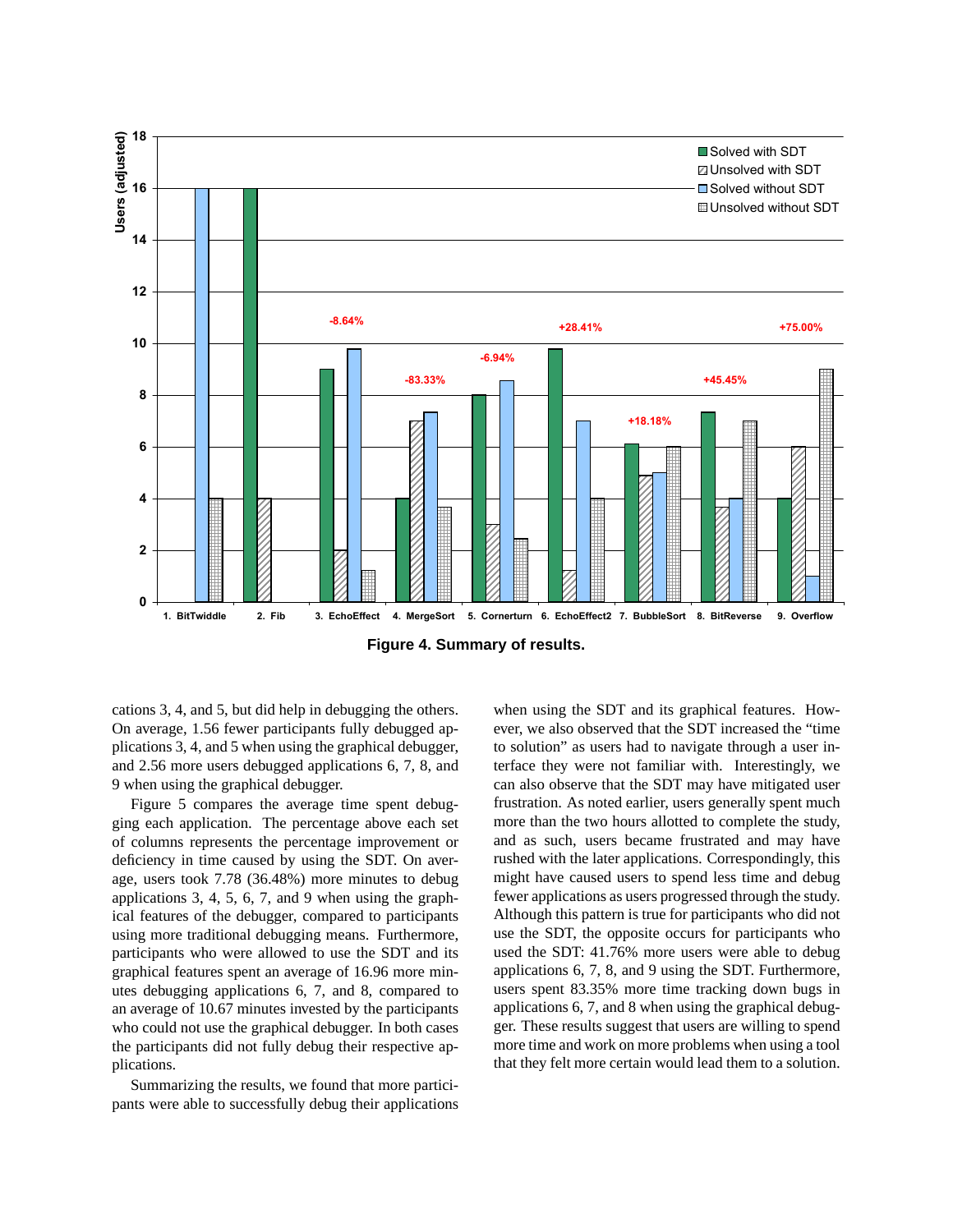

**Figure 5. Summary of results.**

# **4.4 User Feedback**

Comments obtained from the post-study questionnaires were quite helpful toward finding new feature ideas and problems with functionality, performance, reliability, and usability.

Summarizing the most notable feedback, users largely commented on their difficulties using Eclipse and navigating the StreamIt code. Ten participants reported that the time alloted to learn how to navigate Eclipse was too short, and that the many windows, menus, and options made it difficult to find vital information quickly. Five participants noted that they were uncomfortable or unaccustomed to thinking in terms filters and streams, while an equal number also found it overwhelming to remember some of the language syntax and concepts.

In general however, participants rated the SDT a 3.85 on average (on a scale of 1 to 10, from easy to hard), praising many aspects of the stream graph viewer (e.g., hierarchical representation). Those who rated the SDT as helpful, stressed that it was most useful for graphically visualizing the flow of data in the programs, especially when the applications were large.

#### **4.5 Discussion**

Many problems and issues arose in running the study itself. One of the major problems was the time allotted for users to complete the study. As previously mentioned, the slowest user spent twice the budgeted amount of time. The timing negatively impacted users in several ways, all of which contributed to incomplete or unreliable data: Users became frustrated and overwhelmed by the amount of information presented to them; Users were unable to complete the study due to time constraints; Users did not properly fill out the post-study questionnaire, etc.

We believe that better screening can help bridge the gap between between participants, although the biggest lesson learned centers on the method of compensating the participants. Specifically, a multi-level pay scale for compensation may have alleviated some of the above problems and lead to more conclusive results. A graded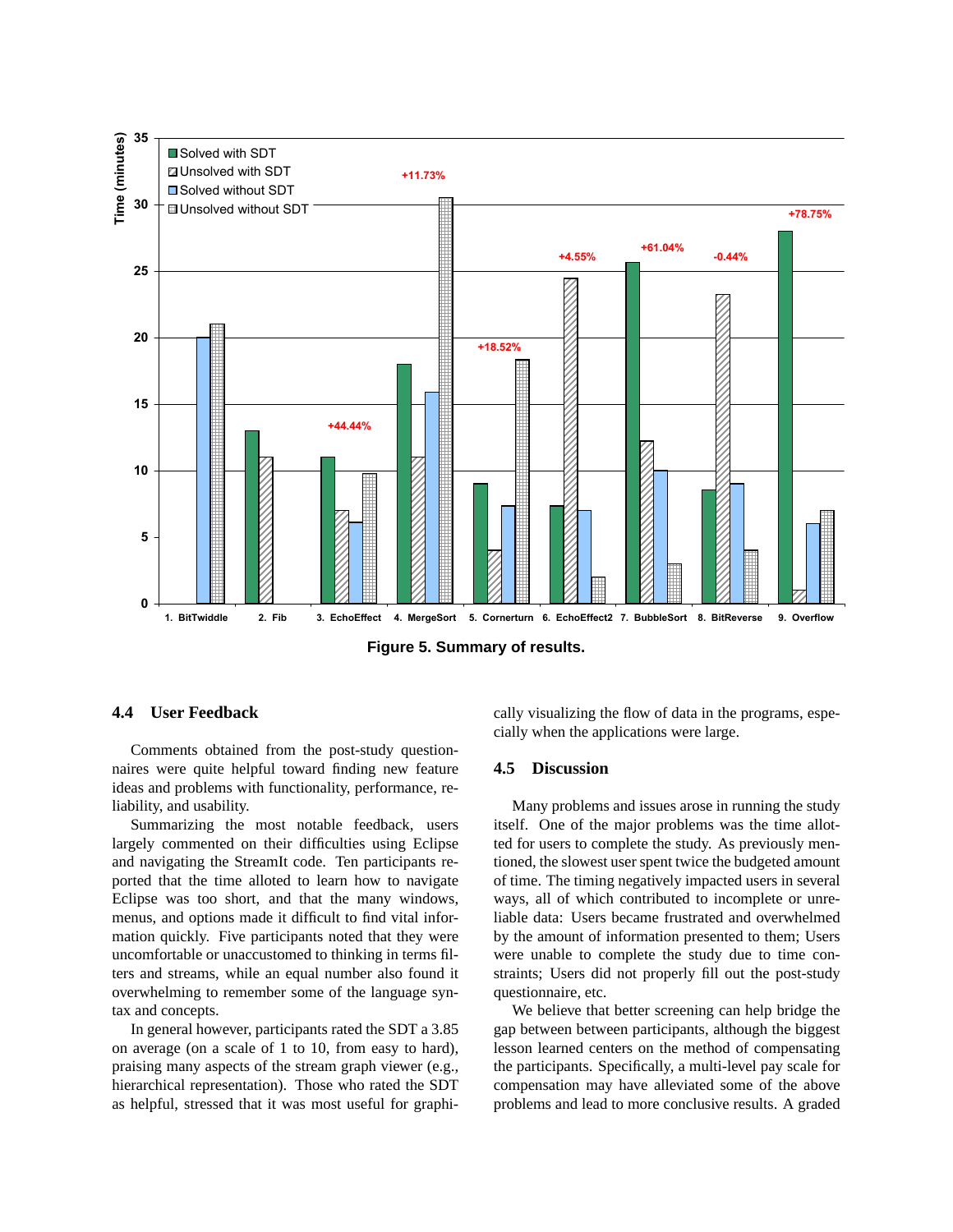pay scale would allow each participant to judge whether they can or are willing to complete the study. In other words, each user is rewarded according to their investments. Nonetheless, the expertise gap between participants in a user study is a well-documented issue: Usability studies have found that the best users are often ten times better than the worst users, and the fastest quartile of users are twice as fast as the slowest quartile of users [2, 8]. However, because increasing the number of users in a study only narrows the standard deviation of the mean by the square root of the number of users[2], the improvement in results and reliability becomes an expensive and time-consuming task. For example, in order to double accuracy, the number of participants in this study would have to be quadrupled to 80 users, which would cost an additional \$2400 and 24 man-hours.

# **5 Related Work**

Numerous debuggers and program visualization tools exist for DSP applications written in C/C++ and assembly. The majority of these tools are targeted at specific hardware platforms, offering traditional debugging features (i.e., program suspension, breakpoint stepping, watchpoints, local variable and output display, etc.) combined with assembly code, memory register, and signal plot display.

In recent years, some movement in the streaming domain has been made toward OOP languages such as C++ or Java, which introduce abstractions that improve the portability and reusability of code. The introduction of conceptual abstractions empowers the design, debugging, visualization, and analysis tools created for OOP based streaming applications to introduce hierarchical, modular structures while hiding unnecessary details from the programmer. On top of the traditional debugging features previously mentioned, all three of the tools described next use some variation on the theme of signal processing blocks that are connected, displayed, and navigated graphically.

Simulink is a modeling, simulation, and analysis tool for control, signal processing, and communications system design. This tool imposes OOP conventions on Matlab, C, Fortran, and Ada programmers by allowing its users to insert their code into the methods of predefined blocks or to use application-specific standard block libraries. Furthermore, hierarchically block navigation at both the design and debugging stages is offered: command-line Simulink Debugger enables breakpoint stepping of the currently executing method which is simultaneously displayed on its associated block. Additional information, such as block state, inputs, and outputs, are visible in other windows.

Process-Level Debugger (PDG) is designed for a graphical parallel programming environment for concurrent applications called GRAPE. The PDG models processes as black boxes that interact with each other. Like Simulink, programmers build their applications by creating and connecting black boxes hierarchically (i.e., each black box may be composed of sub-boxes– subprocesses–and displayed in a graphical view). As an application is debugged, the PDG shows the application's behavior in a window and allows a programmer to zoom down on suspicious process blocks in the hierarchy. This top-down debugging method can eventually find the associated erroneous code.

The MULTI Integrated Development Environment is designed for multiprocessor, distributed systems and embedded applications using C, C++, Ada, Fortran, and assembly. Besides standard editing and debugging functionality, this IDE conveys program control flow with perusable static and dynamic call graphs and class hierarchies.

Much like other language efforts, StreamIt addresses many software engineering concerns by embracing concepts such as modularity, parameterization, hierarchical composition, and portability. Furthermore, the language automates several tedious tasks such as circular buffer management that is common in streaming codes. StreamIt also facilitates the verification of program via inductive reasoning since simple components are assembled to create large and complex graphs. Moreover, the language treats communication and parallelism as "firstclass citizens", and by naturally exposing the flow of data in a program, the StreamIt Development Tool can help application engineers in their debugging and verification tasks.

A more thorough treatment of related work is available [4] for review by the interested reader.

### **6 Concluding Remarks**

This paper presents StreamIt and the StreamIt Development Tool. The SDT is an IDE designed to improve the coding, debugging, and visualization of streaming applications by exploiting the StreamIt language's ability to naturally represent these applications as structured, hierarchical graphs. Although industry and academia have devoted much effort to tools for developing and debugging software, the SDT aims to emulate the best of traditional debuggers and IDEs while moving toward hierarchical visualization and debugging concepts specialized for streaming applications. As such, it provides utilities for stream graph examination and navigation, and detailed tracking of data between streams, as well as deterministic execution of parallel streams. These